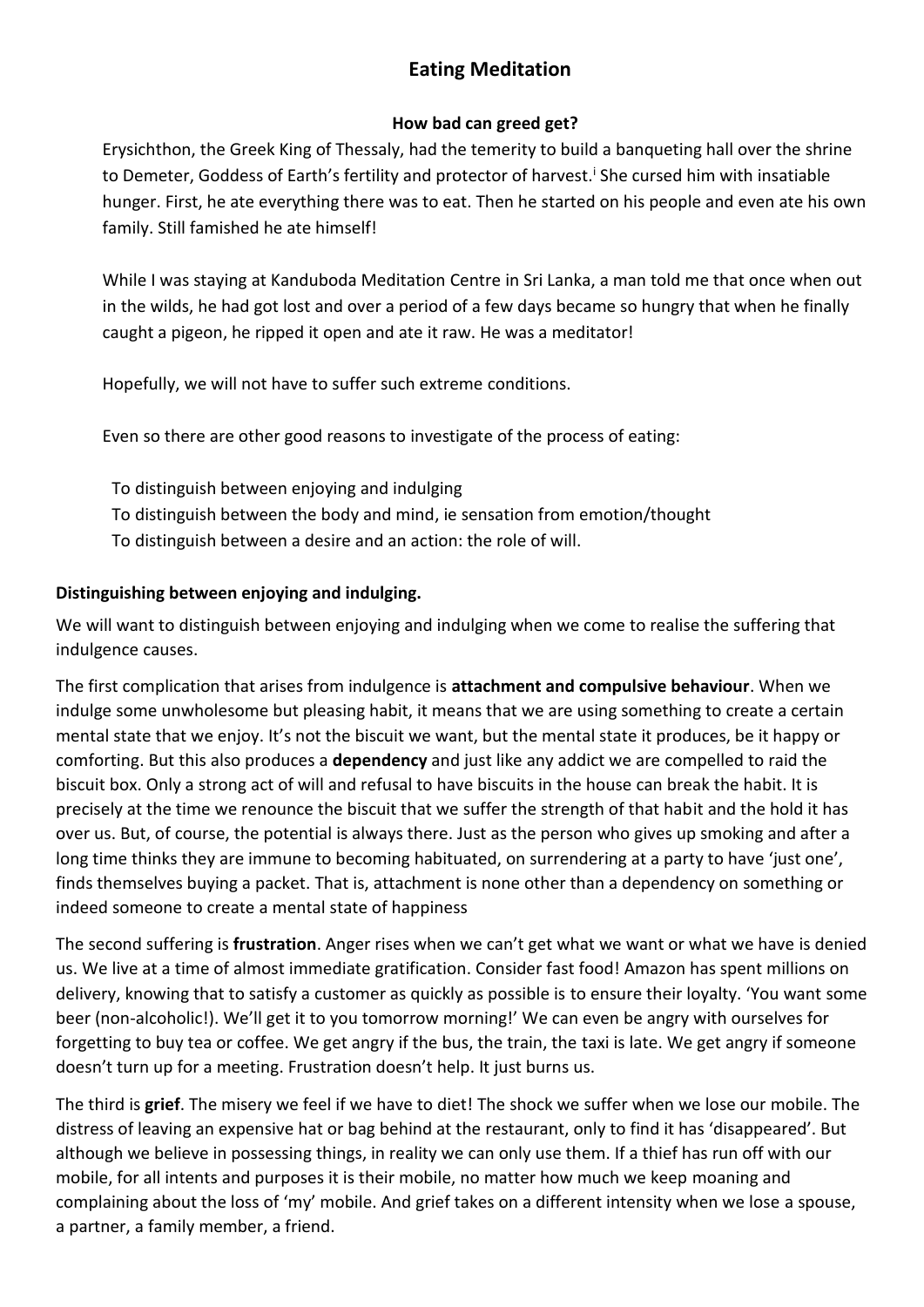Fourthly, **anxiety** always sits beneath everything we possess. The run on flour, pasta and bewilderingly toilet paper at the start of lockdown<sup>ii</sup> is driven by fear of what may or may not happen in the future. The more we possess the more we fear loss. And the more we have to possess to cushion any blow. A billion pounds to a billionaire are never enough. They must cushion it by moving to towards a trillion. We are afraid of loneliness so build up a coterie of friendships and lots of things to do. We feel insecure so we accumulate excessive insurance or power which manifest in controlling and bullying.

Finally, there is **boredom**. If you remember, Mara, the Evil Tempter, the sensual life personified, sent his three daughters to inveigle the Buddha to return to the 'good life' – sensual pleasure, sexual pleasure and boredom. Boredom is that state where what once gave such pleasure and excitement is now stale, overindulged and unpleasing. It is an aversive state and to escape it we seek some other pleasure. Variety is the spice of life is the basic motto of the consumerist. Consider the foodies' who chose their holidays depending on variety of restaurants. And just as all the other consequences of indulgence can become mental illnesses, boredom can drive you into depression. Indeed, what would be the purpose of living when there is nothing or anyone who can raise any degree of excitement.

Here lies the distinction between happiness and excitement. True happiness is based of contentment. Excitement that passes for true happiness is based on an insatiable appetite for the new and the thrill. This excitement is what fuels consumerism. The underlying engine is boredom, caused by a lack of excitement, that drives the consumer to seek relief in more excitement. This is none other than the psychology of addiction. Just as a drug addict feels normal when under the influence and abnormal when in need, so the consumer feels they have to buy something and go somewhere, do anything that excites no matter how little in order to feel 'happy'. Retail therapy is no therapy at all. It's an addiction.

'The Second Noble Truth of the Cause of Suffering is the insatiable thirst which generates moment to moment becoming, accompanied by obsessive indulgence, *finding fresh excitement now here, now there, namely the* insatiable hunger for sensual pleasures, for continued becoming and non-becoming.'

### **So what do we have to do?**

Firstly, we need to make **a clear distinction between the body and the mind**, between on the one hand sensations and physical feelings and on the other hand the heart-mind - emotions and moods, thoughts and imagination. This is part of the endeavour to undermine the sense of self. That is the sense we have of being one entire, undivided integer; a single uncompounded being, whole and absolute. By drawing apart what the body does through the senses and what the heart-mind does, is to begin to realise that we are but a compound, made up of many pieces all depending on each other to create an embodied 'person'. We being to undermine this delusion: I am what I feel or think I am.

Secondly, we need to **distinguish a desire from an action.** This will give us that chink of freedom where we can change the conditioning we don't want to a conditioning we do want. Remember our personality is but a collection of habits and will always be so. Our work is to rid ourselves of habits that bring any degree of suffering and dissatisfaction and develop those that bring a sense of well-being.

So long as there is only a desire, nothing has actually happened. It remains an idea laced with the energy of wanting. It arises out of a state of discomfort and is itself uncomfortable till gratified. If we are fully aware of a desire we will not be caught up in its demands, but will have the occasion to ask whether it is wholesome, whether it is beneficial to myself, to another or both myself and another. If we determine it is unwholesome, all we have to do is bear with the desire until it burns itself out. In so doing, the habit that it expresses is weakened and will eventually lose all power over us. If a desire is judged to be wholesome, then we empower it. It produces an act of body, speech or mind. This reinforces the habit. In this quite simple way we can change ourselves, though as we discover, it is not easy. We need a highly alert attentiveness, or we are quickly gratifying those habits we don't want and so developing them.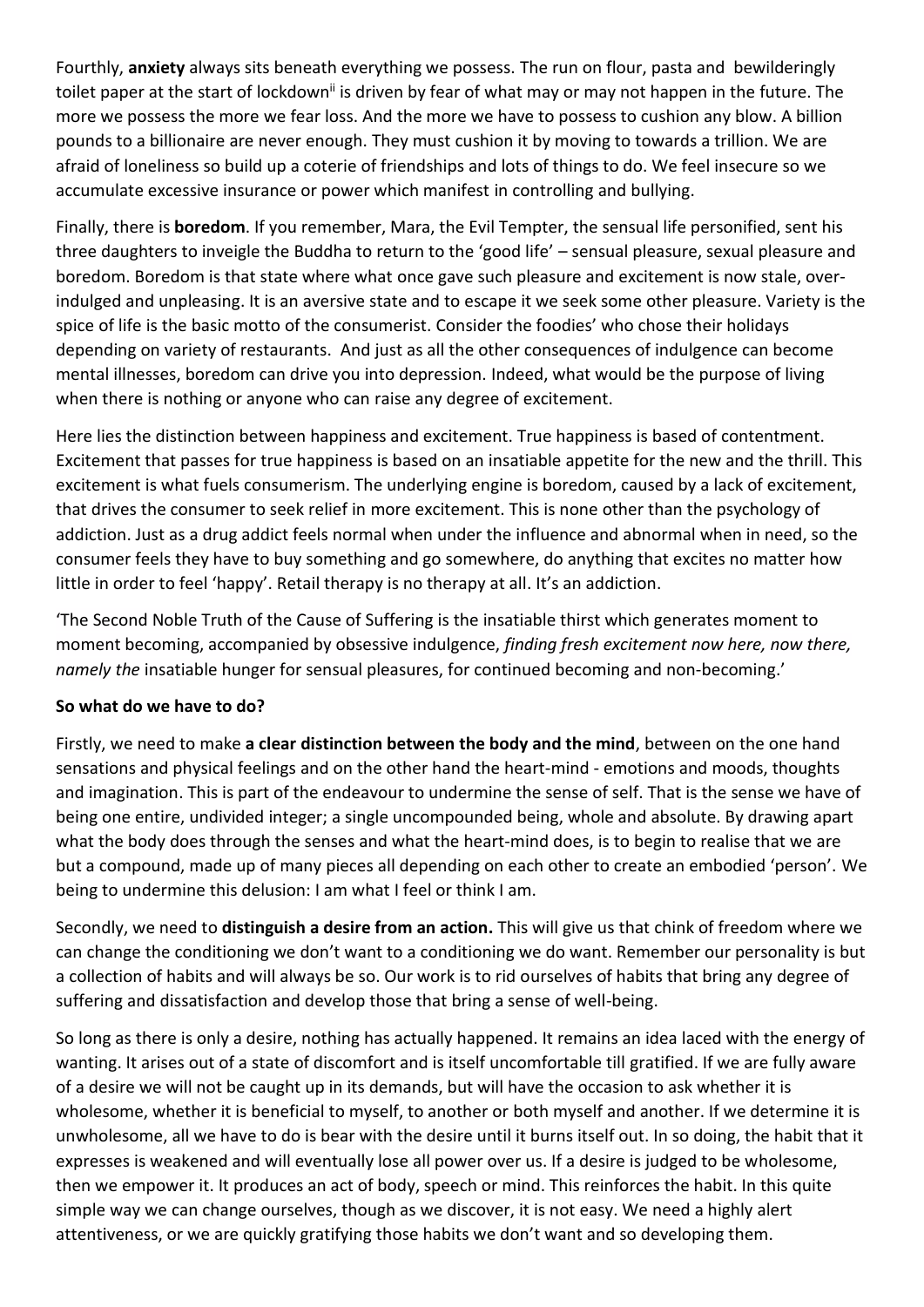Brahmayu Sutta MN 91.14 (Bhikkhu Bodhi) A passage describing how the Buddha receives food and eats it. Here is described what he experiences.

*He takes the food experiencing the taste, though not experiencing greed for the taste.*

In other words, just the pleasant sensations.

This is on occasion chanted by monastics at mealtimes:

*The food he takes has eight factors: it is neither for amusements or for intoxication* (indulgence) *or for the sake of physical beauty and attractiveness, but only for the endurance and continuance of his body, for ending discomfort and assisting the holy* (spiritual) *life; he considers, 'Thus I shall terminate old* (unwholesome) *feelings without arousing new* (unwholesome) *ones and I shall be healthy and blameless and live in comfort.*

(My brackets)

### **Attitude**

An attitude is a way of relating. It is not specific to a particular object. So as we undermine greed around food, we are undermining all indulgence for the same psychology applies to everything that delights us. Whether it is a sensual pleasure, art, nature, even people and animals, the same problem of attachment arises. Once we have understood, I repeat, that attachment is a psychological dependency on some object or other for 'happiness', we begin to be more aware of other dependencies and slowly begin to let go of all obsessiveness.

The Buddha tells us 'The taste of Nibbana is freedom'. Freedom from unwholesome desires.

A warning! I once sat next to a monk whom by the look of him, you would presume a true ascetic – hollow cheeked and gaunt. When the delicious fruit salad and buffalo curd was offered, he placed it before him. And while the other monks continued to eat, he simply stared at the bowl. As we were finishing, he picked up the bowl and as quick as lightening spooned it down his throat.

Now, of course I may be judging him very wrongly, but it seemed to me that he was afraid to enjoy the food for fear of indulging. Such an attitude if taken to all we enjoy would turn life into a sour grape. As always in our spiritual practice we have to tread the narrow path between direct enemies and subtle enemies of virtues. Here between indulgence and self-mortification. The pleasures and joys of life are a human birth right. But they come and go like everything else. What are we actually holding onto?

### **In conclusion**

Since our personality is made up of a compendium of habits, our psychotherapeutic task is to liberate ourselves from their control, but not the habit itself when it is wholesome. After all we have to eat! So our task when it concerns anything which is pleasurable and enjoyable, is to begin to experience what it is like to enjoy and not indulge. Just enjoy!

Our insight task is to see clearly how we create suffering. Suffer the renunciation of unskilful desires. Arrive at unalloyed joy.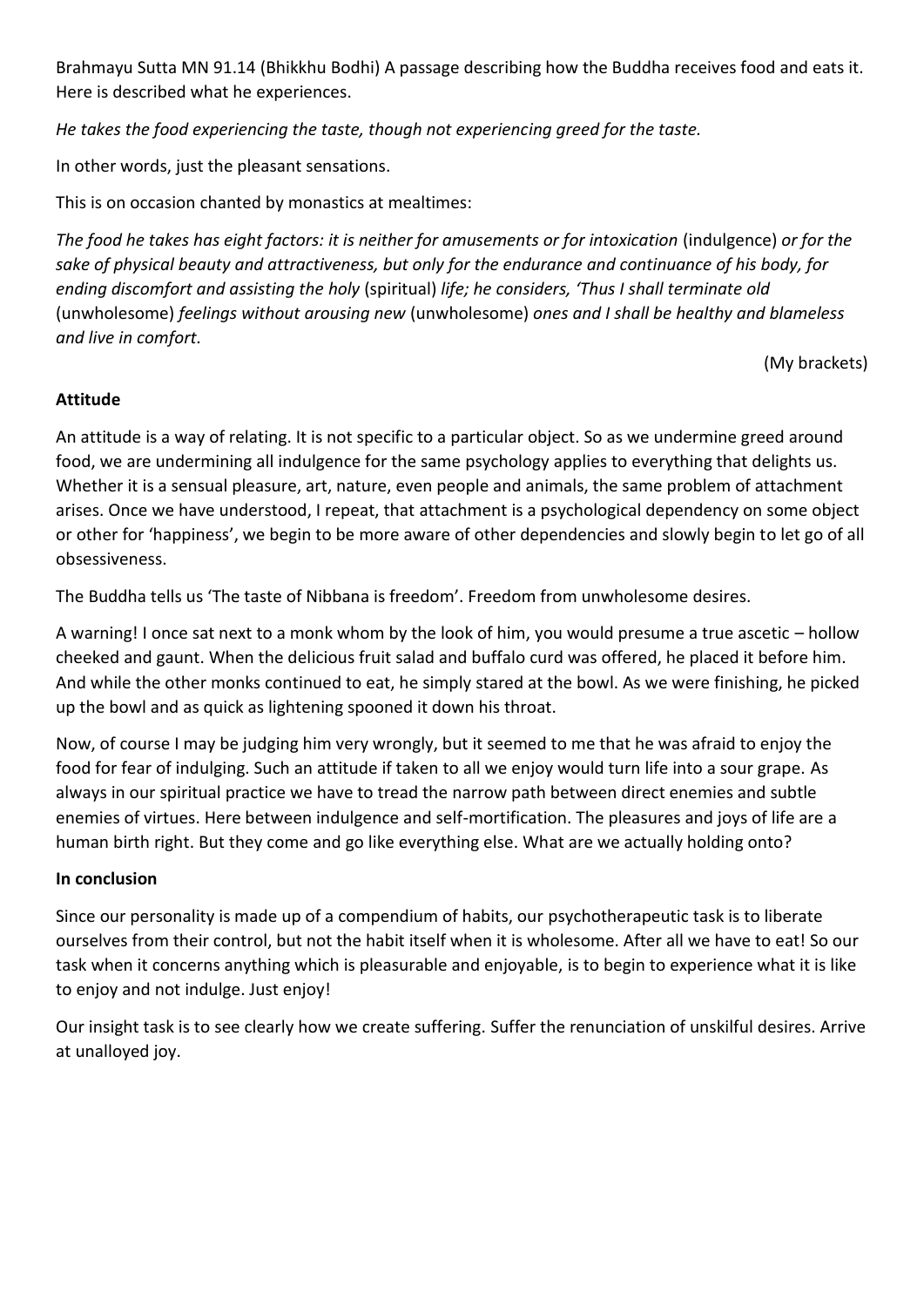# **Tea Break**

The process of drinking a cup of tea and eating a biscuit. This is where biscuits can be a path to liberation from all suffering! Noting words are suggested.

# **Distinguishing between the body and the mind**

Sit with the tea and biscuits before you and feel the desire.

Remind yourself of how the food has come to be in your hands. Raise gratitude. *Intending to drink.* 

Take it slow and raise the cup to your lips. *Lifting, lifting.* Take a sip and hold it in the mouth to taste.

*Tasting, tasting.* Bury your attention into the taste, the feel of the tea.

*Intending to swallow*. *Swallowing, swallowing*. Stay with the whole process.

Then feel the afterglow. That's the mental state as a learnt reaction to taste of tea. *Comfort, comfort,* or*, joy, joy.*

# **Distinguishing desire from action**

Take the biscuit. *Holding, holding.* What are you actually feeing? *Hard, hard.* What do you see? *Round, buff, beige?*

Remind yourself of how the food has come to be in your hands. Raise gratitude. *Thankyou.*

Feel the desire to take a bite. Stay with it. What is the feel of a desire? *Desiring, desiring.*

Know you could put it away into the tin. But don't give in to the desire for austerity! In this case eating the biscuit is wholesome, a spiritual exercise.

*Intending to nibble.* and be aware of that moment of decision when the power of the will activates the desire. *Raising, raising* (biscuit to the mouth)

*Tasting, tasting.* Follow through just tasting. The texture, the taste.

Become aware of the mental state. *Happiness, happiness. Gratifying, gratifying.*

Wait till the pleasant taste has all but gone and there is but a sloopy mush in the mouth.

What's the reaction? *Disliking, disliking. Disgusting, disgusting.*

*Intending to swallow.* Decide to swallow. Feel the afterglow. *Happiness, happiness. ?*

# **Distinguishing enjoying from indulging**

Repeat until such times as there is just tasting, just swallowing. All the overlay of 'excitement' has gone. Stay with the afterglow. Stay with whatever feelings arise?

# **Reflection**

When finished, ask yourself – as I lost the excitement and equanimity replaced it, was I enjoying it as much?

Don't be surprised to find yourself saying you did not 'enjoy' as much. Therein lies Mara. The excitement comes from indulgence, but that brings the suffering.

The more we practice, letting go of indulgence, the more we will begin to appreciate just eating with equanimity. The more we will come to feel those indulgent feelings are gross.

A young man came to meditate with us at the Birmingham Buddhist Vihara. He returned the next week to tell us he couldn't listen to heavy rock anymore!

Seeking excitement is more often than not seeking the same experience that made us excited. If we had an amazing pizza, we would want a pizza that will give us the same 'wow factor'. It will distort the experience of the pizza we are eating. We will be laying on to the present pizza that memory of the 'amazing one'. We will both be disappointed, and we will fail to appreciate the pizza we have – which may have been an even better pizza. I remember this happening to me with sticky toffee pudding.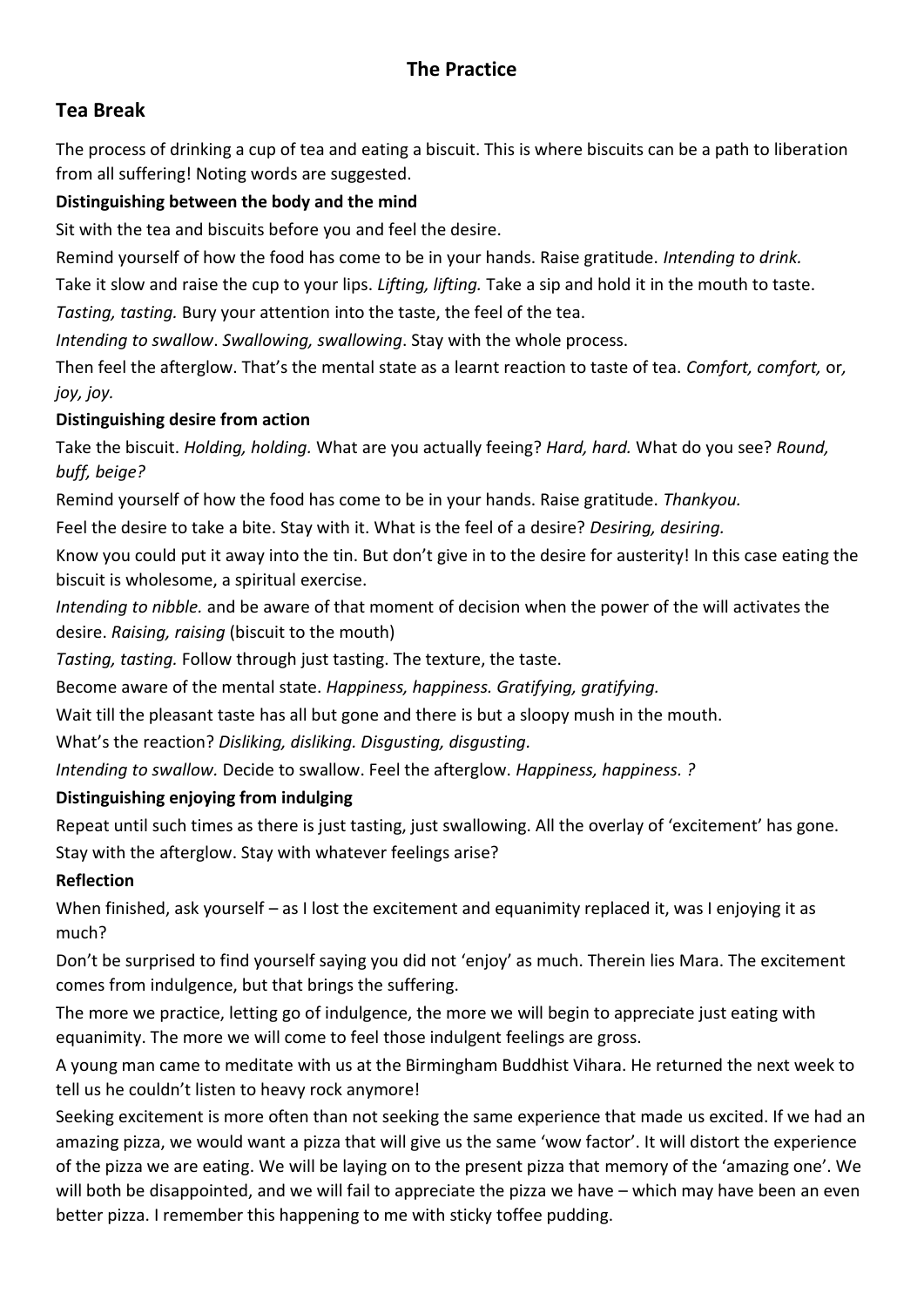### **Mealtime at Satipanya**

#### **Reflections**

Wisely reflecting, I eat this food not to indulge sensual pleasure or to seek comfort. Being mindful of every mouthful, I shall undermine unwholesome habits and develop appreciative joy.

I eat only to sustain and nourish the body, thinking thus:

I will allay hunger without overeating so that I may continue to live blamelessly and at ease.

This offering brings me health, long life, strength and happiness.

May the merits of my practice support the happiness, health, long life, rebirth in the heavenly realms and ultimately the Awakening of those who have kindly provided this food.

### **Mealtime Investigation**

### **Reflection before eating:**

the preciousness of human life : the singularity of the body image passage of food – the tasting : the swallowing, the digesting and - the evacuation how this is an opportunity to eat with appreciation and joy and not to indulge

### **Consider the food on your plate:**

Mother Earth and her fruitfulness : the farmers and labourers The distribution and workers : the cook and the donors

*Food tastes so much sweeter for the honey of gratitude.*

#### **Continuing Investigation**

\*Clear distinction between the physical process of tasting, chewing and swallowing from mental process of emotional feelings, comments, judgements – and desire.

\*Clear distinction between desire arising from natural appetite and desire arising from greed – seeking to develop a happy mental state dependent on tasting.

\*Clear distinction between indulging and enjoying.

### **Reflections at the end of the meal.**

Let gratitude arise again for the gift of food. Goodbye! I shall not taste this food again ever. This is one less meal I shall have to eat in this life.

### **Tips**

Go slow! Relax! Take your time. The slower the more we see. Do everything gently. Treat plate and cutlery as precious items.

# *Slowly : Gently : Quietly*

*The Buddha 'takes his food experiencing the taste, though not experiencing greed for the taste' M91.14*